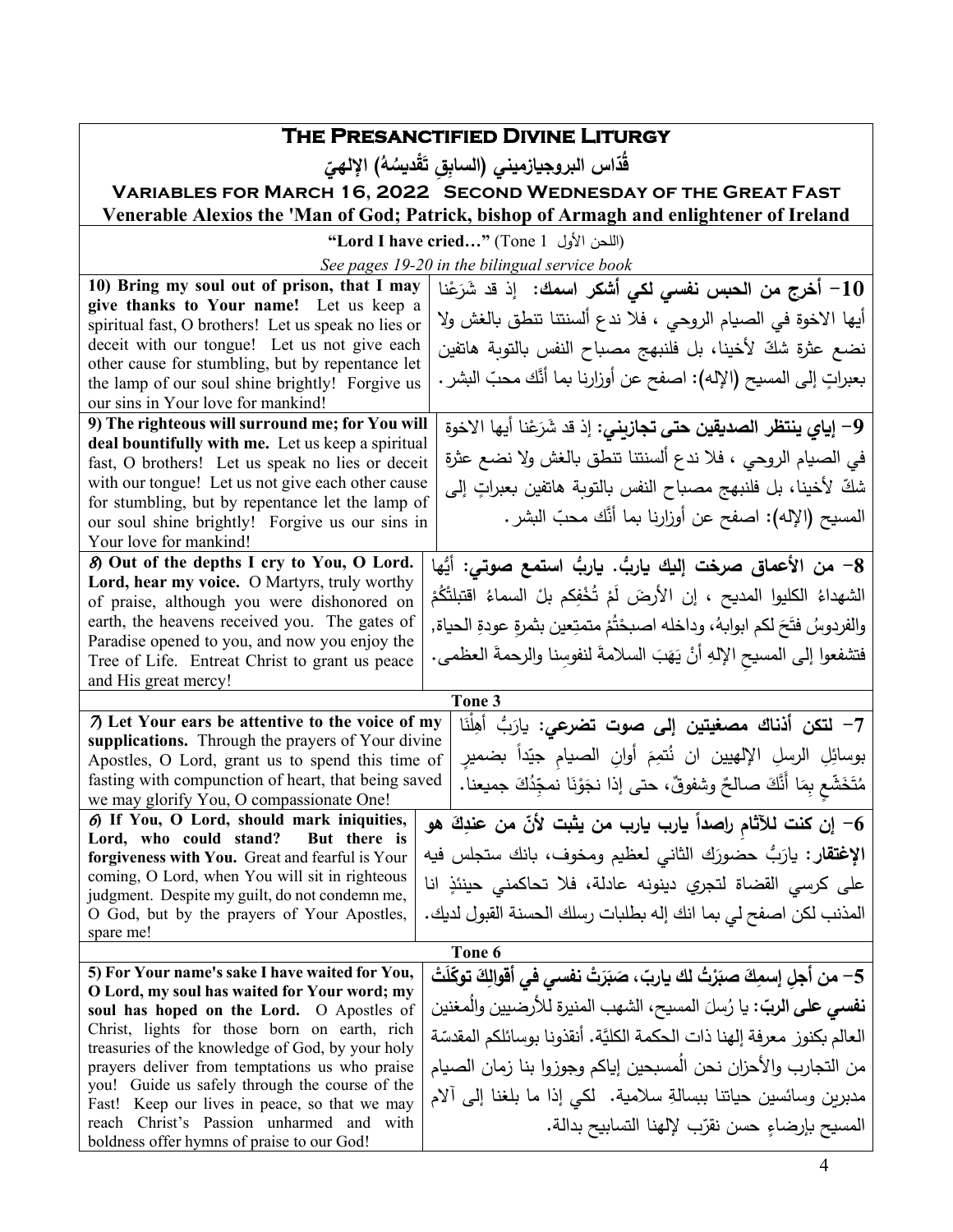| Two Stichera for Alexios, the 'Man of God (Tone 1)                                                                  |                                                                                  |  |
|---------------------------------------------------------------------------------------------------------------------|----------------------------------------------------------------------------------|--|
| 4. From the morning watch until night, from                                                                         | من انفجارِ الصُبْحِ إلى الليلِ، من انفجارِ الصبحِ فَلْيَتَكلْ                    |  |
| the morning watch let Israel hope in the<br>Lord. We know you to be a man of God, both                              | إِسرائِيلُ على الرَّبِ. لَقَدْ عَرِفْنَاكَ رَجُلَ اللهِ بالدَعوةِ والعَمَلِ،     |  |
| in name and deed, for you shone with the                                                                            | فإِنَّكَ تلألأتَ علَى الأرضِ بالفَضَائِلِ مُعْتَنِقَاً الفقْرَ المُذْقَعَ        |  |
| virtues, enduring immeasurable poverty and<br>abysmal conditions here on earth.<br>You                              | ومُعَانِياً شِدَّةَ الضِيقِ، فانْتُمِنْتَ علَى مَوهَبةِ صُنع العَجَائِبِ         |  |
| strengthened the faithful with your miracles.                                                                       | للمُؤمِنينَ، فتَضرَّعِ الآنَ طَالِباً أنْ تُمْنَحَ نُفُوسُنا السَلامَ وعَظِيمَ   |  |
| Entreat the Lord that our souls may be granted                                                                      |                                                                                  |  |
| peace and great mercy!                                                                                              | الرَحْمَةِ.                                                                      |  |
| 3. For with the Lord there is mercy and with                                                                        | لأنّ من الربّ الرحمةَ ومنهُ النجاةُ الكثيرةُ وهو يُنجِّى                         |  |
| Him is plenteous redemption, and He will<br>deliver Israel from all his iniquities. With                            | إسرائيلَ من كلِّ آثامِهِ. لَقَدْ أَطْفَأَتَ اضْطِرامَ أَهْواءِ الجَسَدِ          |  |
| desire that drenched your flesh, O Alexis, you                                                                      | بِنَدَى العِشْقِ الإِلَهِي يا أَلِكْسِيوسَ، فاسْتَبْدَلْتَ عَنْ حُسنِ            |  |
| quenched the burning lusts. Devoutly you<br>exchanged the bridal chamber for an inner shrine                        | عِبَادةٍ خِدراً بِخدرٍ ، ومَلاذٌ الجَسَدِ بِعِيشَةٍ تُضَاهى عِيشَةَ              |  |
| and bodily pleasure for the divine likeness of                                                                      | المَلائِكَةِ الإِلَهِيةِ، فتَضَرَّعْ وإِيَّاهُم طَالِباً أَنْ تُمْنَحَ نُفُوسُنا |  |
| Angels. Pray with them that peace and great                                                                         | السَلامَ وعَظِيمَ الرَحْمَةِ.                                                    |  |
| mercy may be granted to our souls!                                                                                  |                                                                                  |  |
| Two Stichera for Patrick of Ireland (Tone 4)                                                                        |                                                                                  |  |
| 2. Praise the Lord, all nations! Praise Him,<br>all peoples! Not in worldly strength and                            | سبِّحوا الربّ يا جميعَ الأمم وامدحوهُ يا سائرَ الشعوب. لقَد                      |  |
| wisdom did the Lord find His messenger, but                                                                         | وَجَدَ الربُّ رَسولَهُ لا وَسَطَ القوةِ والحكمةِ العالَميَّتين، بل في            |  |
| in bondage and nakedness; yet clothed with a                                                                        | القيود والعُري مُتَّشِحاً بنُبلِ العَقلِ والجَلادةِ والغيرةِ. لذلكَ مَنحَكَ      |  |
| noble mind, fortitude, and zeal. Wherefore, He                                                                      | الذي أرسَلَ الجليليّينَ النُسطاءَ كأنوارِ ، أحمالَهم وحُظوتَهم                   |  |
| Who sent rural Galileans forth as lights gave<br>you their burden and sacred dignity; and you,                      |                                                                                  |  |
| through years of diligence, did show yourself                                                                       | المُقَدَّسة. وبطولِ دَأَبِكَ أَظهَرتَ ذاتَكَ مُستَحِقًّا نِعمَتَه. فأَدْرِكنا    |  |
| worthy of His grace. Now, O Patrick, attend to                                                                      | الآنَ يا باتريكيوس نَحنُ المادِحينَ إيّاكَ بقلوبٍ بَهجَة.                        |  |
| us, who extol you with joy of heart.                                                                                |                                                                                  |  |
| 1. For His mercy is abundant towards us; and<br>the truth of the Lord endures forever. With                         | لأنّ رحمَتَهُ قد قويتْ علينا وحقُّ الربِّ يدومُ إلى الدهر.                       |  |
| your sweat of apostolic labors, your tears shed in                                                                  | لَقَدْ فاضَتْ دُمُوعُكَ بصلاةٍ حارّةٍ مع عَرَقِ أتعابِكَ                         |  |
| fervent prayer, and with streams of baptismal                                                                       | الرسوليّة. وبِفَيضٍ نعمةِ المعموديَّةِ جَعلتَ أرضَ الأمَم                        |  |
| grace did you make a heathen land, which was dry<br>and barren, richly to sprout forth with the Faith of            | الجافَّةَ والعاقِرَ تُنبِتُ بوَفرَةٍ إخضِرارَ شار الإيمان                        |  |
| Christ; then emerald Ireland exulted to behold a                                                                    | بالمسيح، فَطربَتْ ايرلندا الخَضراءُ لِمُعايَنِتَها قَطيعاً                       |  |
| newly blessed Christian folk that grew and<br>flourished because of you, her Apostle and man of                     | مَسيحيّاً مُقَدّساً جَديداً نَما وأزهَرَ بواسِطَتِكَ يا رَسولَها ورَجُلَ         |  |
| God, whom the Angels themselves admire.                                                                             | اللهِ المُكَرَّمَ مِنَ الملائكة.                                                 |  |
| Theotokion from the Menaion in Tone 4                                                                               | والديَّة منَ الميناونِ، باللحْنِ الرابِعِ                                        |  |
|                                                                                                                     | Theotokion from the Menaion (Tone 4)                                             |  |
| المَجِدُ للآبِ، والابنِ، والروح القُدُسِ. الآنَ وكلَّ أوانٍ وإلى<br>Glory to the Father and to the Son and the Holy |                                                                                  |  |
| Spirit, now and ever and unto ages of ages.                                                                         |                                                                                  |  |
| Amen. Rejoice, O brilliance that resembles the                                                                      | <b>دهر الداهرين، آمين.</b> السَلامُ عَليْكِ يا مَرْكِبَةَ نَيِّرةً               |  |
| sun, O chariot of the never-setting Sun! Rejoice,                                                                   | للشَّمس التي لاتَغِيب، يا مَنْ أشْرَقَتْ لنا بالشَّمس التي                       |  |
| One who shines forth the incomprehensible Sun!<br>Rejoice, O mind dazzling with divine radiance;                    | تَسْمُو علَى الإِدْرَاكِ، السَلامُ عَلَيْكِ يا عَقْلاً يَسْطَعُ بِأَشْعَةٍ       |  |
| lightning flash shining to the ends of the earth!                                                                   | إِلَهِيةٍ، ووَمِيضَ بَرقِ يُضِيءُ أَقْطَارَ الأَرْضِ، وبَهاءَ نُور               |  |
| Truly shining like gold, O Maiden, you are all<br>beautiful and all-spotless, shining forth to the                  | يَتَأَلَّقُ كَالذَهَبِ، يا بَارِعَةَ الجَمالِ وبَرِيئَةً مِنْ كُلِّ العُيوبِ،    |  |
| faithful the Light that is without evening.                                                                         | ومُضِيئَةَ المُؤمِنينَ بِنُورٍ لا يَعْرِوهُ غُروبٌ.                              |  |
|                                                                                                                     |                                                                                  |  |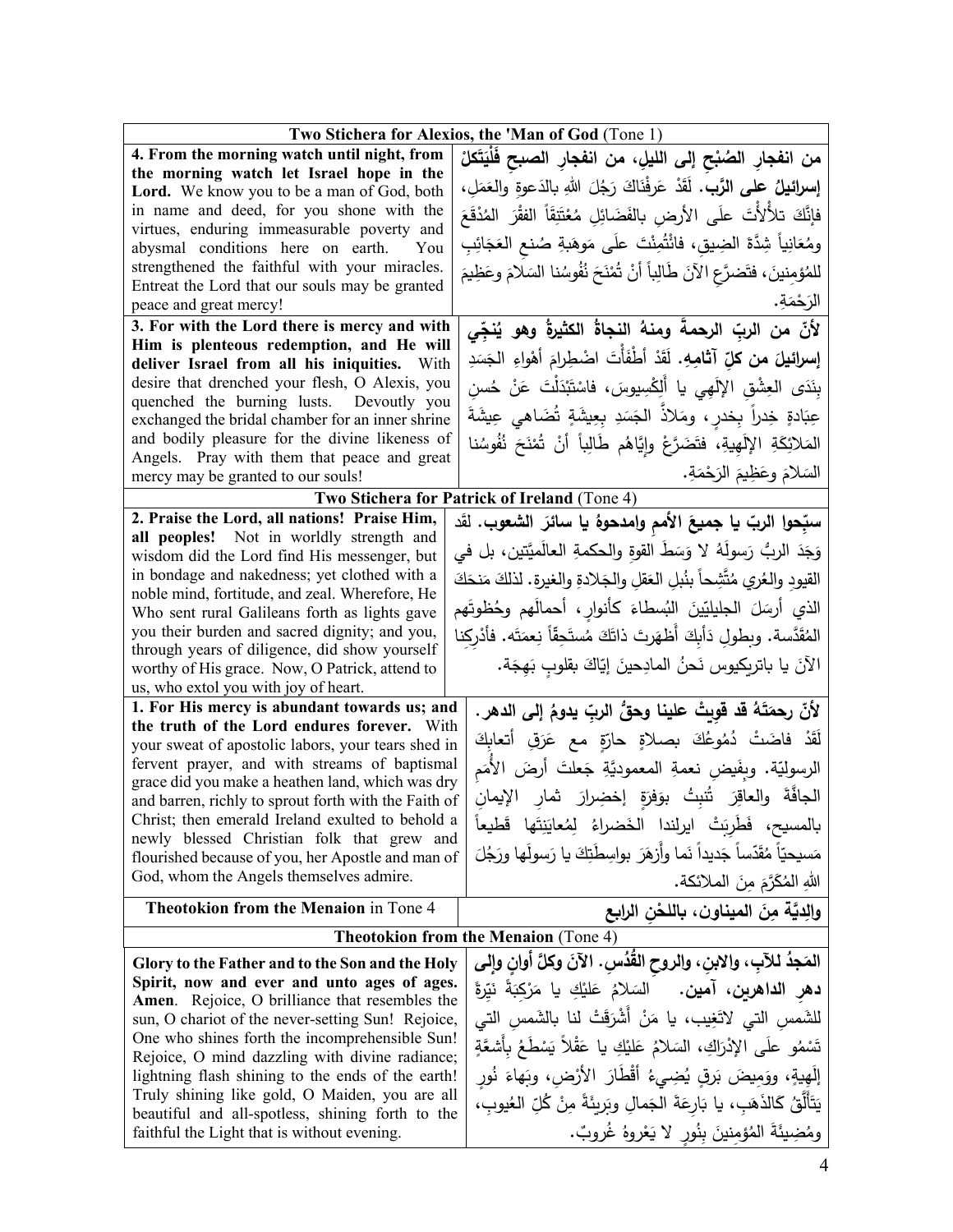**Priest or Deacon**: Let us be attentive!

**Priest**: Peace be to all!

**Priest or Deacon**: Wisdom!

**Reader:** Be glad in the Lord, and rejoice, O you righteous! *(Ps 31/32:11) verse: Blessed is he whose transgression is forgiven. (Ps 31/32:1)* **Priest:** Wisdom!

**Reader:** The Reading is from Genesis (4:16-26)

**Priest:** Let us attentive!

**Reader:** Then Cain went away from the presence of the LORD, and dwelt in the land of Nod, east of Eden. Cain knew his wife, and she conceived and bore Enoch; and he built a city, and called the name of the city after the name of his son, Enoch. To Enoch was born Irad; and Irad was the father of Mehu'ja-el, and Me-hu'ja-el the father of Me-thu'sha-el, and Me-thu'sha-el the father of Lamech. And Lamech took two wives; the name of the one was Adah, and the name of the other Zillah. Adah bore Jabal; he was the father of those who dwell in tents and have cattle. His brother's name was Jubal; he was the father of all those who play the lyre and pipe. Zillah bore Tubal-cain; he was the forger of all instruments of bronze and iron. The sister of Tubalcain was Na'amah. Lamech said to his wives: "Adah and Zillah, hear my voice; you wives of Lamech, hearken to what I say: I have slain a man for wounding me, a young man for striking me. If Cain is avenged sevenfold, truly Lamech seventysevenfold." And Adam knew his wife again, and she bore a son and called his name Seth, for she said, "God has appointed for me another child instead of Abel, for Cain slew him." To Seth also a son was born, and he called his name Enoch. At that time men began to call upon the name of the LORD. **Deacon:** Wisdom!

Let Your mercy, O Lord, be upon us, as we have set our hope on You! *(Ps 32/33:22) verse: Rejoice in the Lord, O you righteous! (Ps* 

*32/33:1)*

*Everyone kneels* **Deacon:** Command!

**Priest:** Wisdom! Let us be attentive! The Light of Christ illumines all!

*Everyone sits* **Reader:** The Reading is from the Proverbs of Solomon (5:15-6:3)

**Deacon:** Let us attentive!

ا**لكاهن:** إسْبِيرَاسْ.<br>· ْ <mark>القارىء :</mark> افرحوا أيُّها الصديقون بالرَّبِّ وتهللوا.<br>ّ طوبي للذين غُفرت ذُنوبِهم. **الكاهن:** ألحكمة قراءة (4:16-26) ٌ **القارىء:** ِ من سفر التكو�ن **الكاهن:** لنصغ **القارىء :** فَخَرَجَ قَايِينُ مِنْ لَدُنِ الرَّبِّ وَسَكَنَ فِي<br>أ أَرْضِ نُودٍ شَرْقِيَّ عَدْنٍ. وَعَرَفَ قَايِينُ امْرَأَتَهُ فَحَبِلَتْ .<br>م وَوَلَدَتْ حَنُوكَ. وَكَانَ يَبْنِي مَدِينَةً فَدَعَا اسْمَ الْمَدِينَةِ<br>يَسْتَمْسُلُونَ مَنْ الْمَدِينَةِ ْ كَاسْمِ ابْنِهِ حَنُوكَ. وَوُلِدَ لِحَنُوكَ عِيرَادُ. وَعِيرَادُ وَلَدَ مَحُويَائِيلَ. وَمَحُويَائِيلُ وَلَدَ مَتُوشَائِيلَ. وَمَتُوشَائِيلُ<br>مَحُويَائِيلَ. وَلَدَ لأَمَكَ. وَاتَّخَذَ لأَمَكُ لِنَفْسِهِ امْرَأَتَيْنِ: اسْمُ الْوَاحِدَةِ<br>وَلَدَ الْمَكَ وَاتَّخَذَ لأَمَكُ لِنَفْسِهِ امْرَأَتَيْنِ: اسْمُ الْوَاحِدَةِ .<br>ا عَادَةُ وَاسْمُ الأُخْرَى صِلَّةُ. فَوَلَدَتْ عَادَةُ يَابَالَ الَّذِي<br>مَسْطَةٌ وَاسْمُ الأُخْرَى كَانَ أَباً لِسَاكِنِي الْخِيَامِ وَرُعَاةِ الْمَوَاشِي. وَاسْمُ أَخِيهِ<br>. ُ َال َ <sup>ی</sup> َال ُو� ُ ِود و ِ َ<sup>ض</sup> ِارٍب ِ � ْالع ّ ُل ِك ً ل َ أَ�ا َان َ <sup>ذ</sup> ْال ِار. ِي � ْزم ِ م َ َ ِایین َ ق َال ُو� َ ْت ت َد ل َ ً و ْضا ُة أَ� َّ ِصل ٍ و ا َ َة ُ َّل آل � َ َّ لض ِارب مِنْ نُحَاسٍ وَحَدِيدٍ. وَأُخْتُ تُوبَالَ قَابِينَ نَعْمَةُ. وَقَالَ<br>يَسِيدُ لاَمَكُ لِامْرَأَتَيْهِ عَادَةَ وَصِلَّةَ: «اسْمَعَا قَوْلِي يَا امْرَأَتَيْ<br>فَيَانِ فَيَحْسَبُ فَيَتَمَّسَ الْمَرْأَتَيْهِ ْ لاَمَكَ وَأَصْغِيَا لِكَلاَمِي. فَإِنِّي قَتَلْتُ رَجُلاً لِجُرْجِي<br>-.<br>ا وَفَت<sub>َ</sub>ىَ لِشَدْخِي. إِنَّهُ يُنْتَقَمُ لِقَايِينَ سَبْعَةَ أَضْعَافٍ وَأَمَّا<br>اذْخاءَ فَيْشَةَ الْمُسْتَقَمُّ لِقَايِينَ سَبْعَةَ أَضْعَافٍ وَأَمَّا لِلأَمَكَ فَسَبْعَةً وَسَبْعِينَ». وَعَرَفَ آدَمُ امْرَأَتَهُ أَيْضاً<br>وَيَمَسْ الْمُسْتَمَرَّةُ الْمَسْتَمِينَ َ ِت َد ل َ ِت <sup>ف</sup> <sup>ا</sup> َو َ َع َد ً و َ ًة ب ا : ْنا ِل َائ ً ق ُ ِ شیثا َه د َ <sup>س</sup> «لأَ َّن ْ <sup>م</sup> الله َ ق .<br>-وَضَعَ لِي نَسْلاً آخَرَ عِوَضاً عَنْ هَابِيلَ». لأَنَّ قَايِينَ<br>يَسْمَدَ بِيَّنِينَ كَانَ قَدْ قَتَلَهُ. وَلِشِيثَ أَيْضاً وُلِدَ ابْنٌ فَدَعَا اسْمَهُ<br>ئَفْسُنَةٌ مَنْ يَسْتَدِيثَةٍ مَنْ الْمَسْمَةُ أَنُوشَ. حِينَئِذٍ ابْتُدِئَ أَنْ يُدْعَى بِاسْمِ الرَّبِّ.

ا**لكاهن:** إسْبِيرَاسْ.<br>م ْ ا**لقارىء :** أومر (كَلَفْسُنْ)<br>' ا**لكاهن:** الحكمة لننتصب. نور المسيح مضييءٌ للجميع **القارىء:** قراءة من سفر الأمثال (5:15-6:3) **الكاهن:** لنصغ **القاريء:** <sup>15</sup>إشْرَبْ مِيَاهًا مِنْ جُبِّكَ، وَمِيَاهًا<br>مُسْتَمَرْدِ الْمَسْرَبِّينَ مِيَاهَا جَارِيَةً مِنْ بِئُرِكَ. <sup>16</sup>لاَ تَفِضْ يَنَابِيعُكَ إِلَى لاً تَفِ<mark>ضْ</mark> يَا